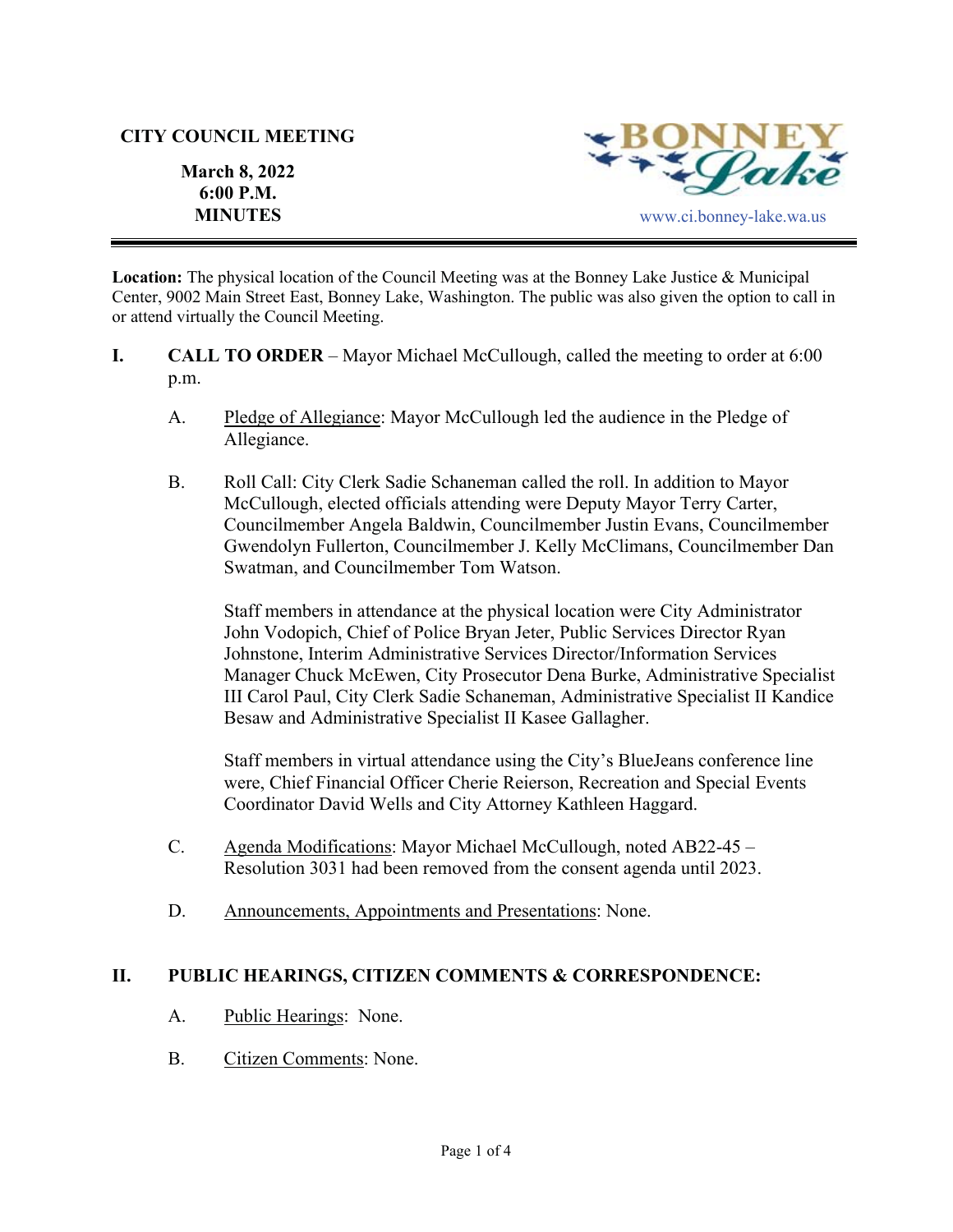Dan Decker, 201 70th St E, Bonney Lake, discussed how the city is named Bonney Lake and not Bonney Lake Baseball Fields. He stated the Moriarty property should be considered for the Allen Yorke Park boat parking opposed to putting in new baseball fields.

C. Correspondence: Received an email from Quinn Dahlstrom regarding the city doing everything they can to please the Leiter Teeters gentleman instead of listening to other possible bidders and how not following an oath is no different than those that take a knee at sports games

City Clerk Sadie Schaneman noted all Councilmembers had received the letter prior to the Council Meeting.

### **III. COUNCIL COMMITTEE REPORTS:**

- A. Finance Committee: Deputy Mayor Carter reported the Finance Committee met in person and virtually today at 5:00 p.m. The Committee went thru personnel updates, discussed the Lions for Kids needing reroofing, options for the historical Society relocation, small discussion ion the Boat Launch, discussed and pulled AB22-34 from tonight's Consent agenda, approved meeting minutes, and discussed having a future party for the masks coming off.
- B. Community Development Committee: Councilmember Swatman reported the Community Development Committee met in person and virtually on March 1, 2022, 5:00 p.m. The Committee discussed the new public works center, forwarded AB22-36 and AB22-38 to tonight's Consent Agenda, approved meeting minutes and had open discussion.
- C. Public Safety Committee: Councilmember Evans reported the Public Safety Committee met in person and virtually today at 3:30 p.m. The Committee had monthly reports from monthly reports from by the East Pierce Fire & Rescue and the Bonney Lake Police Department. East Pierce Fire & Rescue reported that they will be starting to do events again. The Bonney Lake Police reported on legislature updates, plans on having National Night Out in August, will be presenting Police awards on the April 12, 2022 Council Meeting, and discussed Resolutions 3014 and 3028 which will be brought forward at a future Council Meeting. They also approved meeting minutes, had open discussion Eatonville possibly using another city for court services, the boat launch, and a domestic violence response grant program
- D. Other Reports: Deputy Mayor Carter reported that he attended the Pierce County Court Redistricting Committee meeting regarding voting. He stated that Pacific will now be able to vote in King County elections.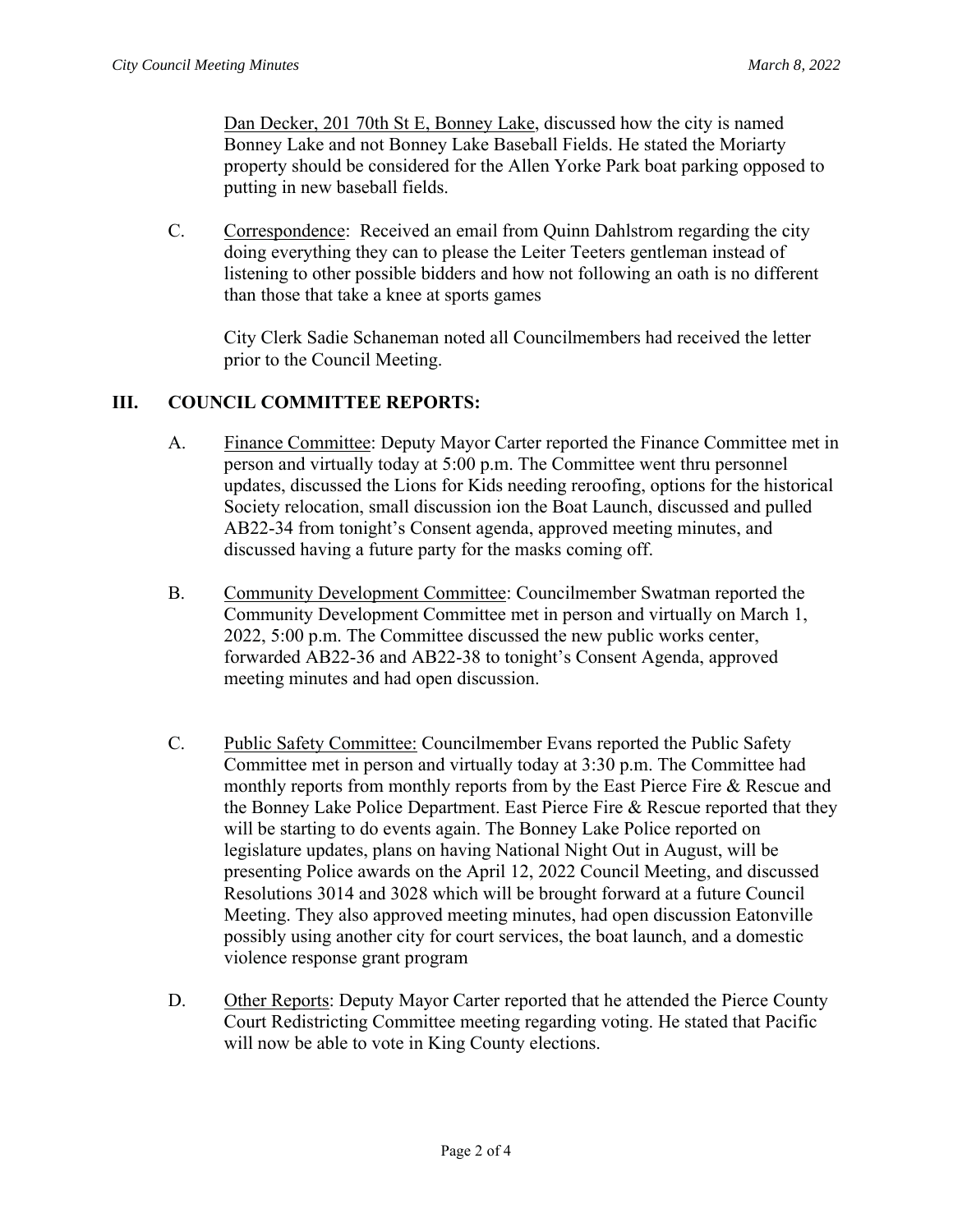# **IV. CONSENT AGENDA:**

- A. **Approval of Corrected Minutes:** February 15, 2022, Council Workshop and February 22, 2022, Council Meeting.
- B. **Approval of Accounts Payable and Utility Refund Checks/Vouchers:**  Accounts Payable check/vouchers #90910 - 90972 and wire transfers #22020209 #2022012001, and #2022020202, and #2022020203, and #2022020204 and #2022020205, and #2022020801 in the amount of \$1,496,365.43. Accounts Payable check/vouchers #90973 - 90994 in the amount of \$3,166.80. Accounts Payable wire transfer #2022021701 in the amount of \$24,768.18.
- C. **Approval of Payroll:** February  $1 15$ , 2022 for checks  $\#34565-345694$  including Direct Deposits and Electronic Transfers totaling \$684,580.07. **Voids:** None.
- D. **AB22-33 Ordinance D22-33** An Ordinance Of The City Council Of The City Of Bonney Lake, Pierce County, Washington, Extending The Franchise Under Which Comcast Cable Is Authorized To Provide Cable Television Service Within The City Of Bonney Lake.
- E. **AB22-36 Resolution 3024** A Resolution of the City Council of the City of Bonney Lake, Pierce County, Washington, Authorizing The Mayor To Sign A Contract With LDC, Inc. To Assist With The Update To The City's SEPA Regulations.
- F. **AB22-38 Resolution 3026** A Resolution Of The City Council Of The City Of Bonney Lake, Pierce County, Washington, Authorizing The Mayor To Sign The Professional Services Agreement With SCJ Alliance For The Traffic Impact Analysis For The Allan Yorke Park Improvements Phase 1 Project.
- G. **AB22-43 Resolution 3029** A Resolution Of The City Council Of The City Of Bonney Lake, Pierce County, Washington, Authorizing The Mayor To Sign An Agreement With Jaymarc Av To Upgrade The City's Council Chambers Audio Visual System.
- H. **AB22-44 Resolution 3030** A Resolution Of The City Council Of The City Of Bonney Lake, Pierce County, Washington, Authorizing The Transfer of Funds from the General Fund to the Parks Capital Improvement Program Fund.
- I. **AB22**-**34 Motion** A Motion Of The City Council Of The City Of Bonney Lake, Pierce County, Washington, Allocating The American Rescue Plan Act (ARPA) Funding.

**Councilmember Watson moved to approve the Consent Agenda as modifed. Councilmember Swatman seconded the motion.**

### **Consent Agenda approved 7 – 0.**